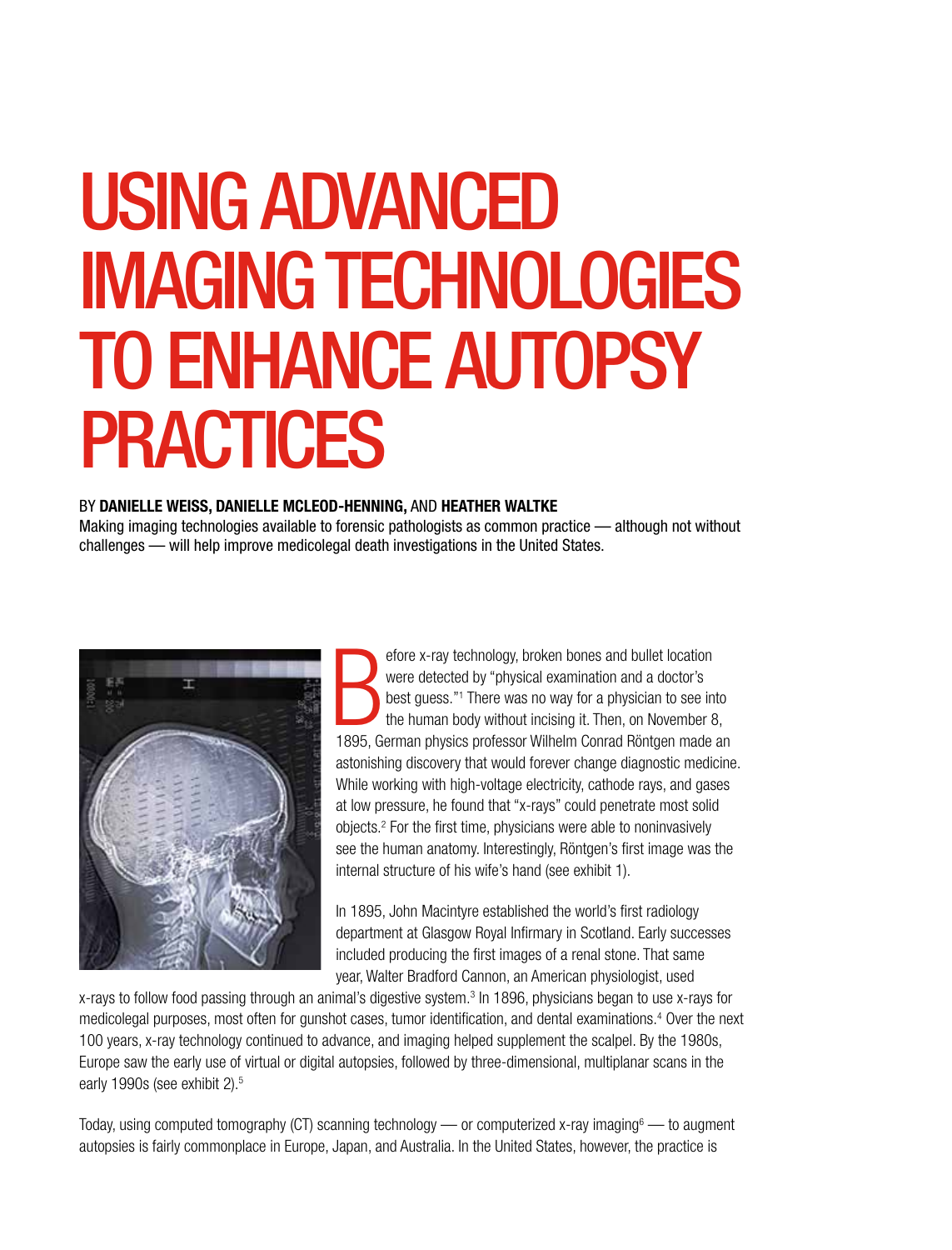#### Exhibit 1. Röntgen's First X-Ray Image



Note: Wilhelm Röntgen took this radiograph of his wife's left hand on December 22, 1895, shortly after his discovery of x-rays.

Source: Courtesy of the National Library of Medicine.

not as routine, for reasons we will discuss throughout the article.7 In some situations, the use of advanced imaging technologies, such as CT, prior to or in place of a traditional autopsy would be advantageous and could offer solutions to some challenges faced by the medicolegal community, such as limited resources or conditions or circumstances that make the cause of death not easily diagnosed through a traditional (gross anatomy) autopsy. Through research and international partnerships, NIJ is working to inform the community of potential benefits and advance this resource to medical examiners and coroners nationwide.

Many U.S. offices have started to embrace Lodox imaging technology, which is a high-quality, low-dose, digital x-ray that can scan an entire body.8 Lodox was invented in South Africa to see if those who work in diamond mines had swallowed diamonds from the mines.9 Over time, U.S. trauma centers and medical examiners' offices have incorporated the use of Lodox, which is fast, less expensive than traditional x-rays, and has specific benefits. For example, it can detect specific medical occurrences or features, such

as pneumothoraces and bone fractures near the skin's surface, and metal objects such as projectiles and implants. Although Lodox would not replace CT, it is a gateway to new technology. CT technology allows physicians to better visualize areas that are harder to dissect, visualize vessels (including stenosis, occlusion, and ruptures) and stab wounds using radio-opaque dyes, and estimate the volume of hemorrhages.

When an unattended or suspicious death comes to a morgue in the United States, a forensic pathologist — a physician who works as a medical examiner and performs autopsies to determine the cause of death — typically conducts a traditional autopsy. Although we often emphasize the criminal justice or legal aspects of medicolegal investigations, we sometimes forget that medical examiners are physicians who practice medicine; their experience, knowledge, and the tools at their disposal are essential in determining the cause and manner of death.

## Meeting the Needs of the Community

About 2.6 million people die each year in the United States; approximately 500,000 of them receive post-mortem examinations.10 Currently, the nation has a shortage of board-certified forensic pathologists. Projections suggest that 1,000 boardcertified forensic pathologists are needed to provide adequate coverage in the United States; however, there are only an estimated 500 full-time forensic pathologists.11 There is a tremendous need to develop and implement advanced methods that could not only enhance autopsies diagnostically but also help combat this shortfall and reduce workloads.12

For example, burn victims and motor vehicle fatalities can sometimes present with injuries that are difficult to discern due to the condition of the body. Imaging technology, such as CT, could help pathologists evaluate these cases more quickly without needing to complete a time-consuming gross autopsy. A CT radiograph might offer the pathologist a clear and apparent cause of death without conducting a full autopsy. Another significant advantage to using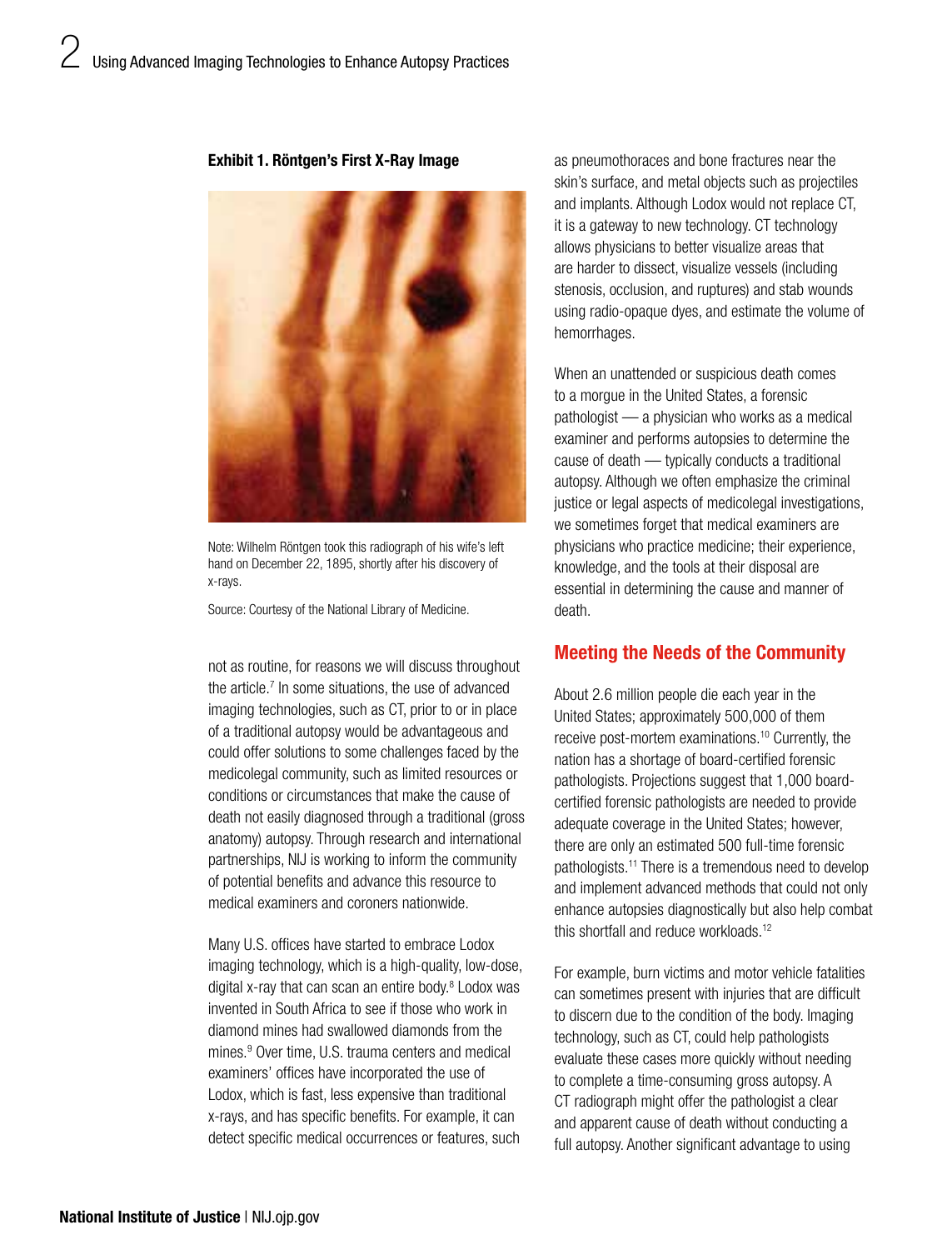imaging technology is that the pathologist never loses the ability to delve further if a case requires additional investigation — the use of imaging does not impede the option of going back to a traditional autopsy to supplement findings.

The question of who examines and evaluates CT radiographs can present a potential challenge, as pathologists currently do not perform these duties. However, this is not an unmanageable concern. First, medical examiners' and coroners' offices can supplement their staff with radiologists, who can triage and manage a portion of their office's caseload. Pathologists can also be trained to review radiographs, which may assuage the need to hire additional staff. Some of the offices' cases might then be resolved quickly through imaging, thus realizing significant time savings. More importantly, because forensic pathologists are experienced in examining the deceased, they are in a better position to interpret the nuances of post-mortem change, such as interpreting what is an actual injury versus what may be imaging artifacts or changes due to decomposition or insect predation; hospital pathologists do not have such experience or exposure.<sup>13</sup>

Additionally, CT may allow medical examiners to better meet the needs of families. Some groups may object to a traditional autopsy because of religious or cultural considerations (e.g., those who are Jewish, Muslim, and Native American).<sup>14,15</sup> In these circumstances, CT offers a noninvasive alternative that will avoid distressing a family further during a difficult time. Some cultures also have traditions regarding the expediency of burial timeframes; imaging would allow the pathologist to resolve a case within such customary requests. Further, from a medicolegal perspective, imaging might be the only diagnostic tool available to the pathologist to determine the cause of death, as some state laws prevent a medical examiner from performing an autopsy over a family's objection.16

Imaging might also enable nationwide collaboration through telemedicine and technical reviews, especially in regions of the country that lack medical examiner services. In addition, if a case moves to

#### Exhibit 2. Three-Dimensional Scan and CT Scan



Note: The image on the left is a three-dimensional rendering of a torso showing hip fractures; the image on the right is a CT scan of a torso on a coronal plane. The images were viewed through a program called OsiriX, [http://www.osirix-viewer.com.](http://www.osirix-viewer.com)

Source: Photos taken by Danielle McLeod-Henning (NIJ) at the University of New Mexico (2016).

the prosecutorial stage, use of CT-type images as courtroom exhibits may be more palatable to judges and juries than gross anatomy photos showing massive or severe injury.

Making imaging technology available to pathologists as common practice will take effort and persistence. The use of advanced imaging techniques offers agencies a way to reduce the number of gross autopsies needed, address the shortage of forensic pathologists, decrease the number of biohazard exposures, honor our nation's diverse cultural traditions, and, most importantly, increase the amount of diagnostic information that is captured and retained electronically. Unfortunately, the use of CT is not commonplace in much of the United States, for many reasons, including the cost and maintenance of CT equipment, the lack of temperature-controlled facilities with adequate structural integrity, lack of access to and availability of experienced individuals who are able to read and interpret CT images, and the need for additional research. These challenges are not insurmountable and the benefits far outweigh the burdens; it is important to identify solutions and find a way to achieve practical application and cost-effective implementation in this country.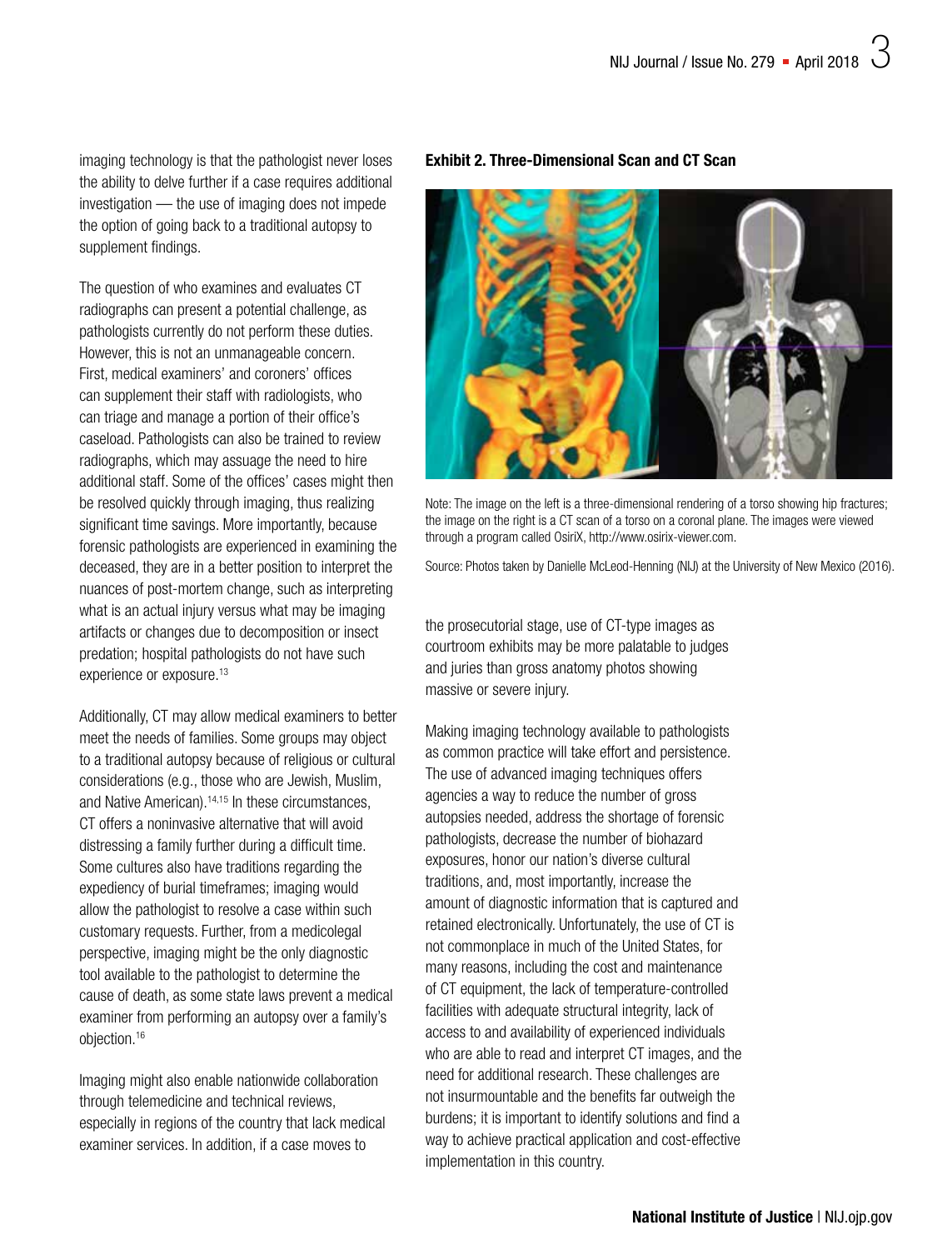## Old Technology, New Practice

Some U.S. agencies have made great strides in bringing CT technology to their medicolegal community. For example, four agencies in this country have in-house CT scanning equipment. The Armed Forces Medical Examiner's Office (AFMEO), located in Dover, Delaware, focuses solely on U.S. servicemen and servicewomen. AFMEO scans every decedent who comes through its morgue and is using fellowships to advance training in this area. The Chief Medical Examiner's Office in Maryland also has a CT scanner, which it uses in about half of its cases each year; a radiologist works with the medical examiner and provides consultation.17 The New Mexico Office of the Medical Investigator (NMOMI) and the Los Angeles County Coroner/Medical Examiner also have in-house CT scanning equipment that has been very effective in daily practice.<sup>18</sup>

# Creating Global Partnerships

NIJ is working to advance imaging technology for medical examiners and coroners nationwide. For example, NIJ currently supports cutting-edge research<sup>19</sup> being conducted at the University of New Mexico Health Sciences Center<sup>20</sup> and hosted a technology transition workshop<sup>21</sup> at NMOMI through its Forensic Technology Center of Excellence.<sup>22</sup>

In collaboration with the Netherlands Forensic Institute (NFI), NIJ created and shaped the International Forensic Radiology Research Summit (IFRRS), an international working group looking to establish a research agenda of high-priority needs concerning advanced imaging technologies for forensic pathology applications. In 2011, NIJ entered into a memorandum of understanding with NFI and the Netherlands Organisation for Scientific Research, Chemical and Physical Sciences Division, to advance cooperation and information sharing for the development of effective solutions and priorities that will improve forensic science and criminal justice research. NIJ and NFI identified a mutual need focusing on research and practice in forensic radiology. In 2015, NIJ, NFI, and leadership from the Joint Congress of the International Society for Forensic Radiology and

Imaging (ISFRI) and the International Association of Forensic Radiographers (IAFR) began preparations to convene a working group of professionals in forensic radiology to produce a road map to address gaps, challenges, and research needs in the field. On May 10-11, 2016, the IFRRS was held at the Academic Medical Center in Amsterdam, in conjunction with the ISFRI and the IAFR.

# Research-Guided Solutions

The IFRRS, spearheaded by NIJ and NFI and with the support of the ISFRI and the IAFR, brought together 40 leading researchers, practicing medical and forensic professionals, and government employees from 11 countries<sup>23</sup> to build research partnerships. encourage collaborations in the global community of forensic radiology, address challenges, and identify possible solutions for the implementation of advanced imaging technologies in medicolegal practice. During the two-day meeting, Dr. Gregory G. Davis, chief coroner/medical examiner in Jefferson County, Alabama, facilitated a discussion with the expert working group that focused on developments and challenges in implementing forensic radiology techniques and research priorities. The expertise and leadership offered by the working group produced a series of priority areas, including but not limited to big data and statistics, age estimation and reconstruction, multimodal imaging, and visualization and presentation.24

#### Using big data to enhance research

Many countries have a common desire to perform research. However, not all countries have the same access to relevant data, as the prevalence of crime affecting their communities may not be equal in volume. The working group noted that an agency's caseload might be insufficient to conduct a statistically relevant study and recommended that an international clinical and forensic reference database be created for medicolegal research purposes.<sup>25</sup> For instance, many countries do not have the same prevalence of gun violence as that found in the United States, and a collaboration with the United States might provide a larger data set that could potentially offer results with greater statistical significance.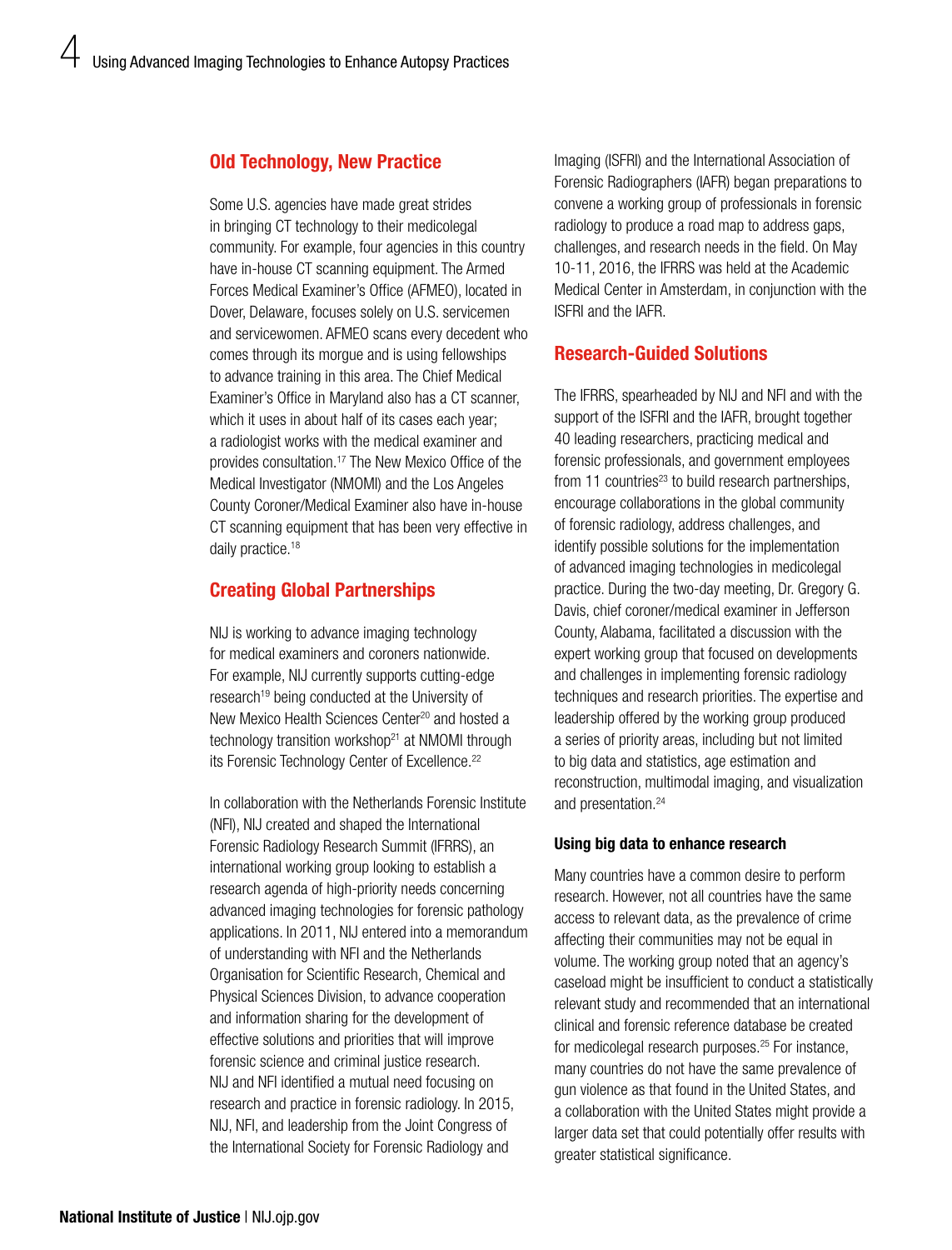Additional research is needed to collect data and solidify the effectiveness of imaging within certain populations, such as pediatric and elder abuse cases. Research would also help propel the practice forward through the development of machine-driven, automated image assessments, which, up until now, have demonstrated poor results. Big data sets might also provide a robust evaluation pool to assess the skills of radiologists compared to other experts, which might lead to better training protocols to improve techniques and procedures when dealing with decedents.

## Profile characteristic estimation and scene reconstruction

The working group also discussed age estimation and reconstruction. Population frequencies and variation, extrapolated from biological profiles, are used to better estimate age, sex, stature, and ancestry. Additional research is needed to further support the data and strengthen biological profile assessment.

Innovative use of technology would be valuable to identify victims of disasters, particularly in situations in which fingerprint collection is unavailable or DNA collection is too risky due to scene hazards. For instance, mobile scanning technology could capture images of body position to preserve the orientation of injuries; the United Kingdom has been using portable scanners for several years.<sup>26</sup> Clinical radiology and imaging used in diagnostics are also well established; however, the working group noted that further research is needed when applying these techniques to post-mortem investigations.

## Multimodal imaging

Combining traditional methods with novel techniques — referred to as "multimodal approaches" — can provide pathologists with a more detailed picture. For example, the combination of magnetic resonance imaging (MRI) and near-infrared optical spectroscopy has been used successfully to identify malignant and benign breast tumors.27 CT/MRI data that date injuries in living patients over time could be compared with scans of the deceased to more accurately identify and date ante- and post-mortem injuries and identify

changes (e.g., those caused by decomposition). Although MRI and near-infrared optical spectroscopy are not commonly used by medical examiners, opportunities for growth and research into these new areas should be considered.

### Demonstrative aids and presentation in court

Using visual aids to present evidence in court is incredibly important. In homicide cases, the expert opinions and exhibits provided by the medical examiner are invaluable. More robust research is needed that supports how to better and more reliably portray visual aids and how to properly present to the jury what scenarios align with the evidence. For example, animations are based on theory rather than documentation, and it is difficult to get animations admitted into court. In contrast, radiological scans are already used in court to depict injury, eliminating the need to show inflammatory photographs to the jury. However, currently no research addresses quantifying the utility of demonstrative aids and illustrations used in court; evidence-based data of this type would be extremely beneficial to the criminal justice system.

# Looking Ahead

Although there are challenges in transitioning advanced imaging technologies (such as CT) into medical examiners' and coroners' offices, continued research will provide a better understanding of the applications and limitations of advanced imaging for forensic pathology. The benefits could likely offset many challenges faced by forensic pathologists (such as cultural or religious objections), alleviate the volume of cases, and allay efforts to complete all cases through gross autopsy. Furthermore, advanced imaging technologies in forensic pathology could improve courtroom displays, facilitate telemedicine, and provide a permanent objective data archive.<sup>28</sup> Imaging could be used as a complementary tool. Other technologies, such as Lodox, could also be considered — not in place of CT, but to augment medicolegal practice beyond traditional x-rays. Forensic pathologists need access to investigative tools that will ensure decedents are given equal care to the living and that medical examiners are providing robust information to the criminal justice community.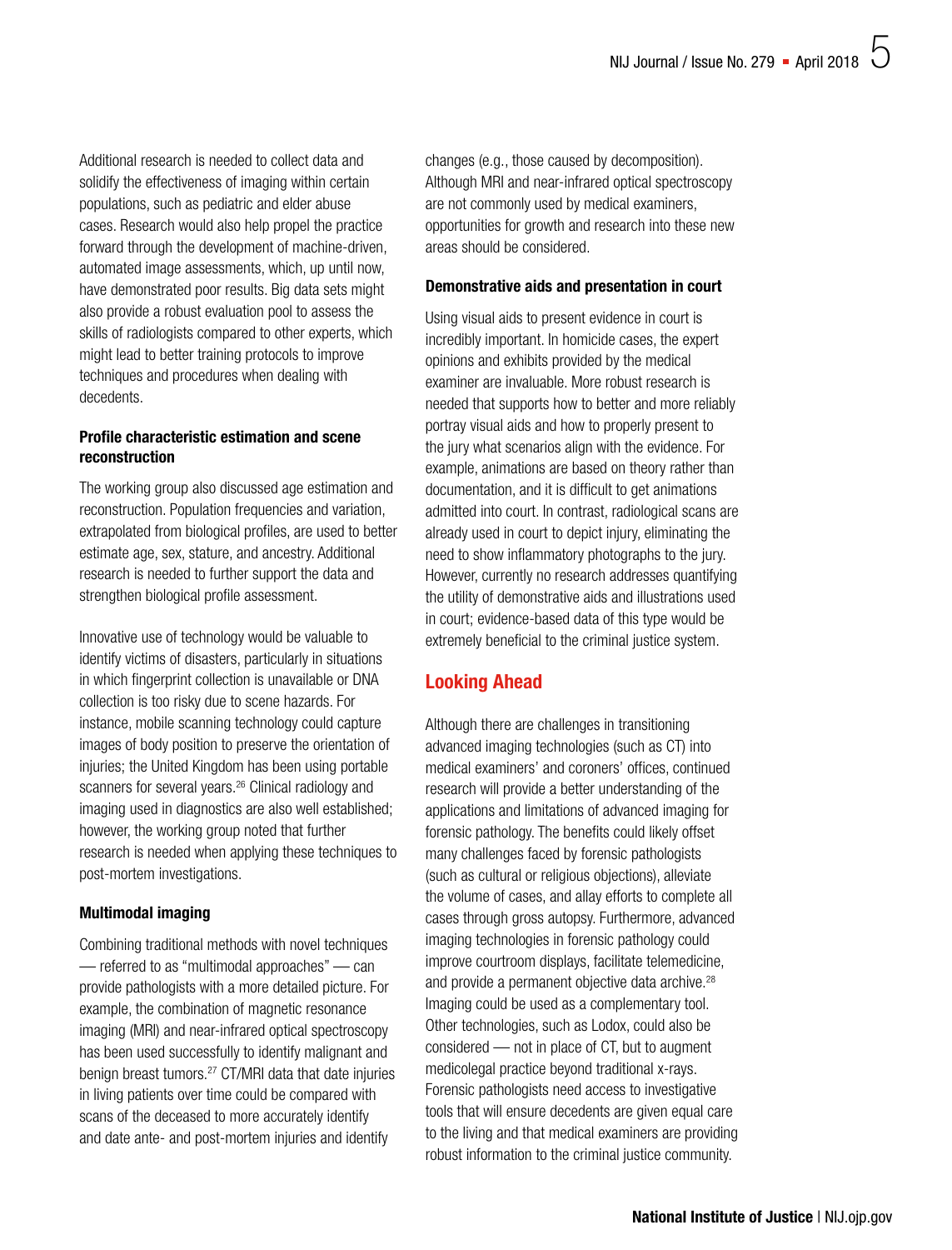Continued collaborations, information sharing, technology transition, and support of a robust research agenda in advanced imaging for forensic pathology will serve to improve medicolegal death investigations in the United States.

# About the Authors

**Danielle Weiss, J.D., M.F.S., is a Booz Allen Hamilton** consultant and senior forensic analyst consulting with NIJ's Office of Investigative and Forensic Sciences. **Danielle McLeod-Henning, M.F.S., is a physical** scientist in NIJ's Office of Investigative and Forensic Sciences. Heather Waltke, M.F.S, M.P.H., is the associate office director of NIJ's Office of Investigative and Forensic Sciences.

# For More Information

Learn more about NIJ's work at [NIJ.ojp.gov,](https://www.nij.gov/topics/forensics/evidence/pathology/pages/welcome.aspx) keyword: autopsy.

This article discusses the following grants:

- ["Investigation of the Impact of Body Temperature and Post-](https://www.nij.gov/funding/awards/pages/award-detail.aspx?award=2012-DN-BX-K019)[Mortem Interval on Magnetic Resonance Imaging \(MRI\) of](https://www.nij.gov/funding/awards/pages/award-detail.aspx?award=2012-DN-BX-K019)  [Unfixed Tissue," grant number 2012-DN-BX-K019](https://www.nij.gov/funding/awards/pages/award-detail.aspx?award=2012-DN-BX-K019)
- ["Investigation of Post-Mortem Magnetic Resonance Imaging](https://www.nij.gov/funding/awards/pages/award-detail.aspx?award=2013-DN-BX-K004)  [for the Detection of Intraneural Hemorrhage," grant number](https://www.nij.gov/funding/awards/pages/award-detail.aspx?award=2013-DN-BX-K004)  [2013-DN-BX-K004](https://www.nij.gov/funding/awards/pages/award-detail.aspx?award=2013-DN-BX-K004)
- ["Evaluation of the Routine Use of CT Scanning to Supplant](https://www.nij.gov/funding/awards/pages/award-detail.aspx?award=2016-DN-BX-K002)  [or Supplement Autopsy in a High-Volume Medical](https://www.nij.gov/funding/awards/pages/award-detail.aspx?award=2016-DN-BX-K002)  [Examiner's Office," grant number 2016-DN-BX-K002](https://www.nij.gov/funding/awards/pages/award-detail.aspx?award=2016-DN-BX-K002)
- ["Improving and Evaluating Computed Tomography and](https://www.nij.gov/funding/awards/pages/award-detail.aspx?award=2016-DN-BX-0173)  [Magnetic Resonance Imaging in the Investigation of](https://www.nij.gov/funding/awards/pages/award-detail.aspx?award=2016-DN-BX-0173)  [Fatalities Involving Suspected Head Trauma," grant number](https://www.nij.gov/funding/awards/pages/award-detail.aspx?award=2016-DN-BX-0173)  [2016-DN-BX-0173](https://www.nij.gov/funding/awards/pages/award-detail.aspx?award=2016-DN-BX-0173)
- ["Facilitating Forensic Research in Multiple Fields Using a](https://www.nij.gov/funding/awards/pages/award-detail.aspx?award=2016-DN-BX-0144)  [Unique Computed Tomography Dataset," grant number](https://www.nij.gov/funding/awards/pages/award-detail.aspx?award=2016-DN-BX-0144)  [2016-DN-BX-0144](https://www.nij.gov/funding/awards/pages/award-detail.aspx?award=2016-DN-BX-0144)

#### **Notes**

- 1. The Discovery of the X-Ray (radio show), "Medical Discovery News," *utmb Health* (2007), [http://www.](http://www.medicaldiscoverynews.com/shows/xray.html) [medicaldiscoverynews.com/shows/xray.html](http://www.medicaldiscoverynews.com/shows/xray.html).
- 2. Ibid. Röntgen called it an x-ray because in mathematics, "x" is the unknown. Röntgen never secured a patent for his discovery; however, he received the first Nobel Prize in physics in 1901.
- 3. Hannah Waters, "The First X-Ray, 1895," *The Scientist* (July 2011), h[ttp://www.the-scientist.com/?articles.view/](http://www.the-scientist.com/?articles.view/articleNo/30693/title/The-First-X-ray--1895) [articleNo/30693/title/The-First-X-ray--1895.](http://www.the-scientist.com/?articles.view/articleNo/30693/title/The-First-X-ray--1895)
- 4. Garnering these images came at a physical cost to the researcher, radiologist, or patient due to the prolonged exposure to radiation; Kaustubh Sansare, Vinit Khanna, and Freny Karjodkar, "Early Victims of X-Rays: A Tribute and Current Perception," *Dentomaxillofacial Radiology* 40 no. 2 (2011): 123-125, [https://www.ncbi.nlm.nih.gov/pmc/](https://www.ncbi.nlm.nih.gov/pmc/articles/PMC3520298) [articles/PMC3520298](https://www.ncbi.nlm.nih.gov/pmc/articles/PMC3520298).
- 5. Deborah Abrams Kaplan, "Imaging the Deceased: Post-Mortem Radiology," *Diagnostic Imaging* (2016), [http://www.diagnosticimaging.com/ct/](http://www.diagnosticimaging.com/ct/imaging-deceased-post-mortem-radiology) [imaging-deceased-post-mortem-radiology.](http://www.diagnosticimaging.com/ct/imaging-deceased-post-mortem-radiology)
- 6. Mayo Clinic Staff, definition of CT scan, "A computerized tomography (CT) scan combines a series of X-ray images taken from different angles and uses computer processing to create cross-sectional images, or slices, of the bones, blood vessels and soft tissues inside your body. CT scan images provide more detailed information than plain X-rays do," March 25, 2015, [http://www.mayoclinic.org/](http://www.mayoclinic.org/tests-procedures/ct-scan/basics/definition/prc-20014610) [tests-procedures/ct-scan/basics/definition/prc-20014610.](http://www.mayoclinic.org/tests-procedures/ct-scan/basics/definition/prc-20014610)
- 7. Kaplan, "Imaging the Deceased: Post-Mortem Radiology."
- 8. Frank Bolton, "Automated 3D Reconstruction of Lodox Statscan Images for Forensic Application," master's thesis submitted to the University of Cape Town, South Africa, July 2011, [http://www.dip.ee.uct.ac.za/publications/theses/](http://www.dip.ee.uct.ac.za/publications/theses/MScFrank.pdf) [MScFrank.pdf](http://www.dip.ee.uct.ac.za/publications/theses/MScFrank.pdf).
- 9. Lodox Critical Imaging Technology, "Our History," 2015, [http://lodox.com/about/our-history.](http://lodox.com/about/our-history)
- 10. Scientific Working Group for Medicolegal Death Investigation (SWGMDI), "Increasing the Supply of Forensic Pathologists in the United States," December 2012, [http://www.swgmdi.](http://www.swgmdi.org/images/si4.fpsupplyreportpublisheddecember2012.pdf) [org/images/si4.fpsupplyreportpublisheddecember2012.](http://www.swgmdi.org/images/si4.fpsupplyreportpublisheddecember2012.pdf) [pdf;](http://www.swgmdi.org/images/si4.fpsupplyreportpublisheddecember2012.pdf) Executive Office of the President, National Science and Technology Council, "Strengthening the Medicolegal-Death-Investigation System: Improving Data Systems," September 2016, [https://obamawhitehouse.archives.gov/](https://obamawhitehouse.archives.gov/sites/default/files/microsites/ostp/NSTC/strengthening_the_medicolegal_death_investigation_system_final.pdf) sites/default/files/microsites/ostp/NSTC/strengthening\_the [medicolegal\\_death\\_investigation\\_system\\_final.pdf](https://obamawhitehouse.archives.gov/sites/default/files/microsites/ostp/NSTC/strengthening_the_medicolegal_death_investigation_system_final.pdf); and National Commission on Forensic Science, "Increasing the Number, Retention, and Quality of Board-Certified Forensic Pathologists," August 11, 2015, [https://www.justice.gov/](https://www.justice.gov/ncfs/file/787356/download) [ncfs/file/787356/download](https://www.justice.gov/ncfs/file/787356/download).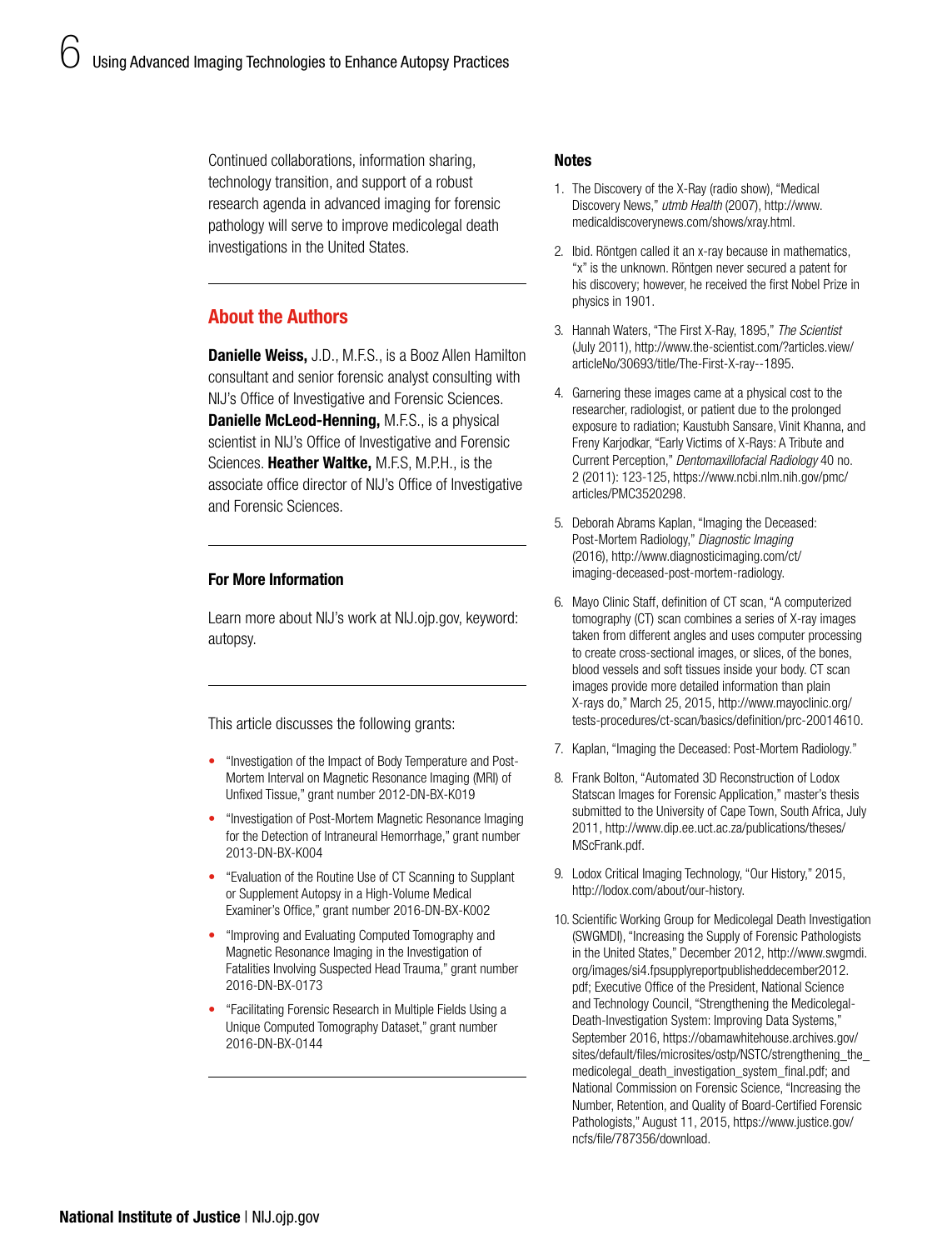- 11. SWGMDI, "Increasing the Supply of Forensic Pathologists in the United States."
- 12. Sarah L. Lathrop and Kurt B. Nolte, "Utility of Postmortem X-ray Computed Tomography (CT) in Supplanting or Supplementing Medicolegal Autopsies," Final report to the National Institute of Justice, grant number 2010-DN-BX-K205, June 2016, NCJ 249949, [https://www.](https://www.ncjrs.gov/pdffiles1/nij/grants/249949.pdf) [ncjrs.gov/pdffiles1/nij/grants/249949.pdf.](https://www.ncjrs.gov/pdffiles1/nij/grants/249949.pdf)
- 13. Kaplan, "Imaging the Deceased: Post-Mortem Radiology."
- 14. Jake Grovum, "Religious Freedom, States' Interests Clash Over Autopsies," *Stateline* [Blog], The PEW Charitable Trusts, June 29, 2015, [http://www.pewtrusts.org/en/](http://www.pewtrusts.org/en/research-and-analysis/blogs/stateline/2015/6/29/religious-freedom-states-interests-clash-over-autopsies) [research-and-analysis/blogs/stateline/2015/6/29/](http://www.pewtrusts.org/en/research-and-analysis/blogs/stateline/2015/6/29/religious-freedom-states-interests-clash-over-autopsies) [religious-freedom-states-interests-clash-over-autopsies](http://www.pewtrusts.org/en/research-and-analysis/blogs/stateline/2015/6/29/religious-freedom-states-interests-clash-over-autopsies).
- 15."Potential bases for objection, varying by religion, include concerns about delay in the preparation and burial of the body as prescribed by religious law or tradition; concerns about the mutilation, desecration, or disturbance of the body (e.g., the body belongs to God and should not be altered, the body is needed intact for successful passage to the afterlife, or the body is needed intact in the afterlife itself); and concerns about spiritual harm to the surviving relatives for failing to take care of the decedent in a religiously proper manner," Scott C. Idleman, "Religious Objections to Autopsies — A Virtual Solution?" Marquette University Law School Faculty Blog, October 26, 2012, [http://law.marquette.edu/facultyblog/2012/10/26/](http://law.marquette.edu/facultyblog/2012/10/26/religious-objections-to-autopsies-a-virtual-solution) [religious-objections-to-autopsies-a-virtual-solution.](http://law.marquette.edu/facultyblog/2012/10/26/religious-objections-to-autopsies-a-virtual-solution)
- 16. Grovum, "Religious Freedom, States' Interests Clash Over Autopsies"; see also Maryn McKenna, "Virtues of the Virtual Autopsy: Medical Imaging Offers New Ways to Examine the Deceased," *Scientific American* (November 1, 2012), [https://www.scientificamerican.com/article/](https://www.scientificamerican.com/article/virtues-of-the-virtual-autopsy) [virtues-of-the-virtual-autopsy.](https://www.scientificamerican.com/article/virtues-of-the-virtual-autopsy)
- 17. The Maryland Chief Medical Examiner asserted that the use of imaging has been invaluable "for 'pediatric cases, motor vehicle collisions and drownings' and has revealed causes of death in cases where dissection would destroy evidence, such as air sucked into blood vessels during trauma or dialysis and sports injuries to the vertebral artery, which snakes through the bones of the neck," from McKenna, "Virtues of the Virtual Autopsy."
- 18. Kaplan, "Imaging the Deceased: Post-Mortem Radiology"; and McKenna, "Virtues of the Virtual Autopsy."
- 19. See NIJ's Forensic Pathology webpage, which lists all current and past research and development projects, [https://www.nij.gov/topics/forensics/evidence/pathology/](https://www.nij.gov/topics/forensics/evidence/pathology/pages/welcome.aspx) [pages/welcome.aspx.](https://www.nij.gov/topics/forensics/evidence/pathology/pages/welcome.aspx)
- 20. Lathrop and Nolte, "Utility of Postmortem X-ray Computed Tomography (CT) in Supplanting or Supplementing Medicolegal Autopsies"; National Institute of Justice, "Investigation of the Impact of Body Temperature and Post-Mortem Interval on Magnetic Resonance Imaging

(MRI) of Unfixed Tissue," award to the University of New Mexico Health Sciences Center, grant number 2012-DN-BX-K019; National Institute of Justice, "Investigation of Post-Mortem Magnetic Resonance Imaging for the Detection of Intraneural Hemorrhage," award to the University of New Mexico Health Sciences Center, grant number 2013-DN-BX-K004; National Institute of Justice, "Evaluation of the Routine Use of CT Scanning to Supplant or Supplement Autopsy in a High-Volume Medical Examiner's Office," award to the University of New Mexico Health Sciences Center, grant number 2016-DN-BX-K002; National Institute of Justice, "Improving and Evaluating Computed Tomography and Magnetic Resonance Imaging in the Investigation of Fatalities Involving Suspected Head Trauma," award to the University of New Mexico Health Sciences Center, grant number 2016-DN-BX-0173; and National Institute of Justice, "Facilitating Forensic Research in Multiple Fields Using a Unique Computed Tomography Dataset," award to The Regents of the University of New Mexico, grant number 2016-DN-BX-0144.

- 21."Advanced Radiologic Imaging in Medicolegal Death Investigation," Technology Transition Workshop, Forensic Technology Center of Excellence, November 2016, [https://](https://forensiccoe.org/workshop/radiologic-imaging-in-mldi) [forensiccoe.org/workshop/radiologic-imaging-in-mldi.](https://forensiccoe.org/workshop/radiologic-imaging-in-mldi)
- 22. The Forensic Technology Center of Excellence (FTCoE) is a competitive cooperative agreement solicited by NIJ. The current FTCoE grantee is Research Triangle Institute International, based in Raleigh, North Carolina.
- 23. Australia, Denmark, England, France, Germany, Japan, the Netherlands, Poland, South Africa, Switzerland, and the United States.
- 24. Jeri D. Ropero-Miller, Nicole S. Jones, Heather Waltke, Danielle McLeod-Henning, Danielle Weiss, and Hannah Barcus, "Proceedings of the International Forensic Radiology Research Summit," Amsterdam, the Netherlands, May 10-11, 2016.
- 25. Thomas D. Ruder, Michael J. Thali, and Gary M. Hatch, "Essentials of Forensic Post-Mortem MR Imaging in Adults," *British Journal of Radiology* 87 no. 1036 (2014), doi: 10.1259/bjr.20130567.
- 26.Myke Kudlas, Teresa Odle, and Lisa Kisner, *The State of Forensic Radiography in the United States* (Albuquerque, NM: American Society of Radiologic Technologists, 2010), [https://www.asrt.org/docs/default-source/whitepapers/](https://www.asrt.org/docs/default-source/whitepapers/forensic_radiography_white_paperfin.pdf?sfvrsn=2) [forensic\\_radiography\\_white\\_paperfin.pdf?sfvrsn=2](https://www.asrt.org/docs/default-source/whitepapers/forensic_radiography_white_paperfin.pdf?sfvrsn=2).
- 27. Vasilis Ntziachristos, A.G. Yodh, Mitchell D. Schnall, and Britton Chance, "MRI-Guided Diffuse Optical Spectroscopy of Malignant and Benign Breast Lesions," *Neoplasia* 4 no. 4 (2002): 347-354. doi:10.1038/sj.neo.7900244.
- 28. Personal communication with Dr. Kurt Nolte, "Advanced Radiologic Imaging in Medicolegal Death Investigation," Technology Transition Workshop, Forensic Technology Center of Excellence, November 2016.